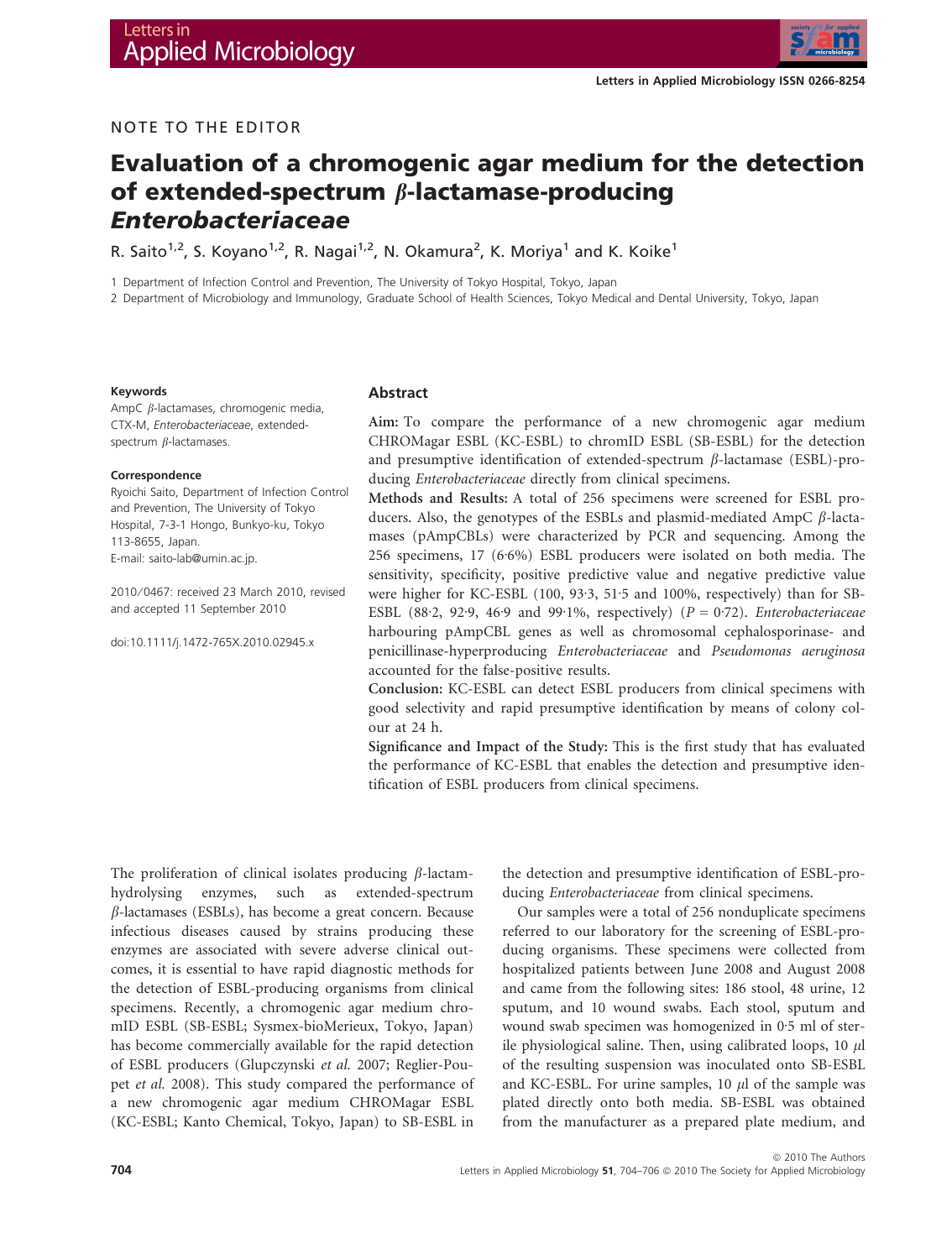KC-ESBL was prepared from a dehydrated medium according to manufacturer's instructions. All media were incubated at 35-C under aerobic conditions and assessed after 24 h of incubation. Reference strains of Escherichia coli ATCC 25922 and Klebsiella pneumoniae ATCC 700603 were used as the negative and positive control for ESBL production, respectively. Ten clinical isolates of ESBL-producing E. coli (three CTX-M-type and one SHV-type), Kl. pneumoniae (one CTX-M-type and two SHV-types) and Proteus mirabilis (three CTX-M-type) were also tested for their ability to grow on both media using the modified Miles–Misra method (Miles et al. 1938). The colour and intensity of the colonies on both media was recorded according to the colouration types provided by the manufacturer's instructions. All isolates growing on SB-ESBL and/or KC-ESBL were regarded as presumptive ESBL producers and were identified by the Microscan Walkaway 96 system (Siemens Healthcare Diagnostics Inc., Tokyo, Japan). For the confirmation of ESBL-positive isolates, a synergy test was performed and interpreted according to CLSI guidelines (CLSI 2008). Furthermore, ESBL producers were confirmed by using a double-disc diffusion (DDD) method described by Wiegand et al. (2007). Genotypes of  $bla_{\text{TEM}}$ ,  $bla_{\text{SHV}}$  and  $bla_{\text{CTX-M}}$  and plasmid-mediated AmpC  $\beta$ -lactamases (pAmpCBLs) were characterized according to published methods (Yagi et al. 2000; Perez-Perez and Hanson 2002; Shibata et al. 2006). The constitutive overexpression of chromosomal cephalosporinases and penicillinases was determined as described by Livermore et al. (2007). The sensitivity, specificity, positive predictive value (PPV) and negative predictive value (NPV) were assessed by the chi-square test using JMP software, version 6.0 (SAS Institute, Tokyo, Japan). A two-tailed P value of <0.05 was taken as significant.

The two media gave a similar isolation rate in ten clinical isolates of ESBL producers, and all three methods (a

Table 1 Characterization of extended-spectrum  $\beta$ -lactamase producers detected on

either of two media

synergy test, a DDD method and the molecular techniques) showed similar sensitivities for the detection of ESBL producers in all strains growing on the both media (data not shown). From the 256 specimens, 17  $(6.6%)$  ESBL-producing *Enterobacteriaceae* were isolated on KC-ESBL (Table 1). Although, for SB-ESBL, among the 17 isolates, two strains of ESBL-producing E. coli failed to produce a chromogenic reaction, with no colour evident at 24 h, the use of a spot indole test and oxidase test on the colourless colonies allowed a rapid presumptive identification of E. coli. This result was similar to the previous finding (Reglier-Poupet et al. 2008) and was thought to be because of the use of different chromogenic substrates in each of the two media to detect specific bacterial enzymes, such as  $\beta$ -glucuronidase and  $\beta$ -galactosidase.

The sensitivity, specificity, PPV and NPV at 24 h were higher for KC-ESBL  $(100, 93.3, 51.5, 51.5)$  and  $100\%$ , respectively) than for SB-ESBL (88.2, 92.9, 46.9 and 99.1%, respectively). However, these respective differences were not significant ( $P = 0.72$ ). While the sensitivity of KC-ESBL was higher than that reported by Reglier-Poupet et al. (2008) and Glupczynski et al. (2007), the specificity of KC-ESBL was lower than that reported by Reglier-Poupet et al. (2008) but higher than that reported by Glupczynski et al. (2007). The PPV of KC-ESBL was higher than that of SB-ESBL and that reported by Reglier-Poupet et al. (2008). The high NPV on both media also permitted a quick and easy confirmation of the absence of ESBL-producing Enterobacteriaceae in a clinical sample as described previously (Reglier-Poupet et al. 2008).

Regarding false-positive strains (ESBL-negative organisms on the disc synergy testing, the DDD method and PCR) growing on each medium with the correct enterobacterial species chromogenic character, 22 were observed on SB-ESBL and 21 on KC-ESBL. In these strains, pAmpCBL genes were detected in seven Enterobacter cloacae,

| Species (no. of isolates) | Molecular typing of $\beta$ -lactamases |               |       |            |
|---------------------------|-----------------------------------------|---------------|-------|------------|
|                           | CTX-M group                             | <b>SHV</b>    | TEM   | pAmpCBL    |
| Escherichia coli (1)      | $CTX-M-1$                               |               |       |            |
| $E.$ coli $(2)$           | CTX-M-2                                 |               |       |            |
| $E.$ coli $(3)$           | CTX-M-9                                 |               |       |            |
| $E.$ coli $(2)$           | $CTX-M-1$                               |               | TEM-1 |            |
| E. coli (1)               | $CTX-M-1$                               |               | TEM-1 | <b>MOX</b> |
| E. coli (1)               | CTX-M-2                                 |               | TEM-1 | <b>MOX</b> |
| $E.$ coli $(1)$           |                                         | $SHV-12$      |       |            |
| $E.$ coli $(1)$           |                                         | <b>SHV-12</b> | TEM-1 |            |
| Klebsiella pneumoniae (2) |                                         | <b>SHV-12</b> |       |            |
| Klebsiella oxytoca (1)    | CTX-M-9                                 |               |       |            |
| Enterobacter cloacae (1)  | CTX-M-9                                 | <b>SHV-12</b> |       | EBC.       |
| Citrobacter freundii (1)  | CTX-M-9                                 |               |       |            |

pAmpCBL, plasmid-mediated AmpC  $\beta$ -lactamase.